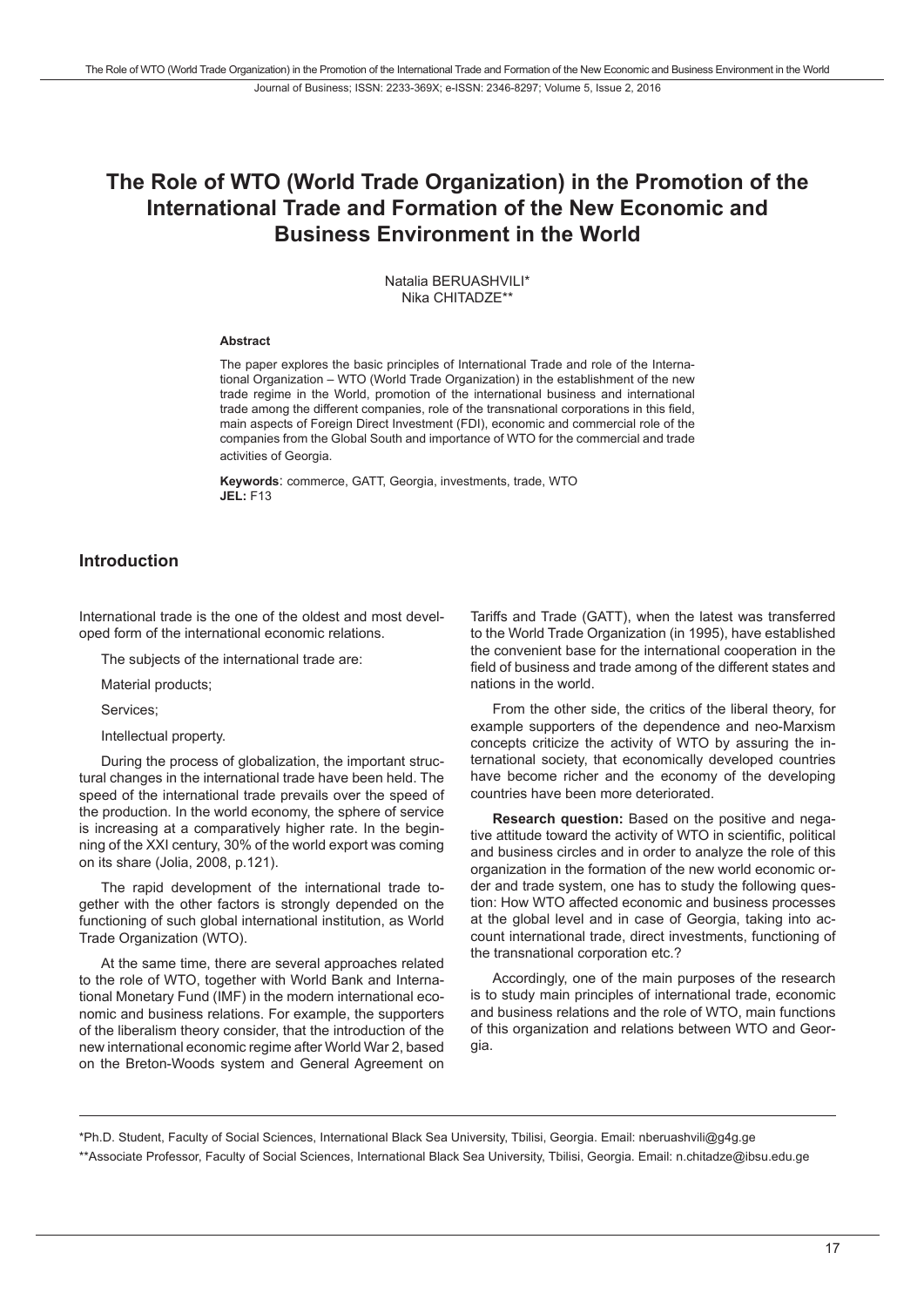#### **Main Principles of International Trade**

International trade is a system of international commodity-monetary relations that is based on the foreign trade of all countries and different business entities of the world. International trade arose in the process of the origin of the world market in the XVI-XVIII centuries. Its development is one of the important factors in the formation of the world economy and international business in the contemporary period. A term "international trade" for the first time was used in the XII century by Italian scientists, economist Antonio Margaretti, the author of the economic treatise "The Governance by the People`s Masses in the Northern Italy" (Ribalkin, 2008, p.12).

One can consider the following advantages of countries' and companies' participation in the international trade:

• The intensification of reproductive process in the national business and economies is the consequence of the strengthening the specialization, creation of the opportunity for origin and development of mass production, increase in the degree of the overloading of equipment, increase in the effectiveness in the introduction of the new technologies;

• an increase in the export deliveries entails a boost in employment;

• international competition causes the need of improving enterprises;

• export gain services, the source of the accumulation of capital, directed toward the industrial development.

#### **The Theories of the International Trade and Business**

The development of the world trade is based on the benefit from countries' participation in it. The theory of international trade defines the basis of the gain from the foreign trade, or how directions of the foreign trade flows are determined. International trade serves as a tool, by means of which countries, developing theirspecialization, can increase the productivity of the existing resources and thus, increase the volume of the produced goods and services and ultimately, increase the level of the welfare of population.

International trade was always an area of interest for many well-known economists. Basic theories of international trade and business included:

Mercantilist theory, theory of absolute advantages of A. Smith, theory of the comparative advantages of D. Ricardo and J.S. Mill, theory of Heckscher–Ohlin, paradox of Leontief, life cycle of goods theory, theory of Porteras well as Samuelson and Stolper`s theorem.

At the same time, it is important to highlight several theories in the field of political science and international relations, which recognize the role of business and international trade as a key factor of the relations among the states in the contemporary period. In this regard, we should mention complex interdependence theory presented by two American scientists Keohane and Nye. In the work "Power and Interdependence" the authors explain, how international organizations and transnational corporations, banks etc. along with the sovereign states play an important role (Keohane & Nye, 1989, p.3).

In addition, according to Murray ("The Internationalization of capital and the Nation State") an international capital is becoming more and more independent from the interests of the states (Murray, 1971, p. 104-109).

According to the last twenty years period, the Technocracy theory presenting concepts of T. Veblen, D. Bell and J. Galbraith has received global recognition. According to this theory, as a result of technological processes, changes in the political management were implemented and caused the creation of the class of managers. In the future, according to the scientist, entire technocratic state headed by the directors-technocrats will be established on the planet (The Free Dictionary, 2017).

Discussing the interdependence, it is important to mention the term "International Regimes", which was introduced in 1975 by Ruggie in his research: "International responses to technology: Concepts and trends". He defined the concept as: "General expectations, rules, norms, plans, organizational energy and financial responsibilities, which are adopted by the group of the states" (Ruggie, 1975, p. 570).

The classical example of the international regime is GATT (General Agreement of Tariffs and Trade), which regulates the main principles of international trade and business. About 80% of the world economic commodity turnover (Jolia, 2008, p. 121) is coming on the share of international trade.

World Trade Organization (WTO) played the most important role in the development of the international trade and business.

#### **The History of WTO Foundation**

An increasing role of the world trade forced industrial countries already in the XIX century to support cooperation on the issues of customs duties at the international level. The 1929 global economic crisis and the attempts of its overcoming in the individual developed countries, via the straight protection of the domestic market by high import customs tariffs, showed that customs policy institutionalization and supranational regulation within the acknowledged international-legal framework was necessary for increasing the volumes of the foreign trade. The economic and business theory of comparative advantage was developed in the beginning of the XIX century by David Ricardo that establishes an economic and business basis for the requirements of the liberalization of foreign trade. The idea of establishing an international organization for the regulation of international trade arose at the end of the Second World War. In essence, with the efforts of the USA and Great Britain, during the Bretton Woods Conference in 1944 the International Monetary Fund (IMF) and the World Bank for the Reconstruction and Development (WBRD) were founded. As the third base of a new economic order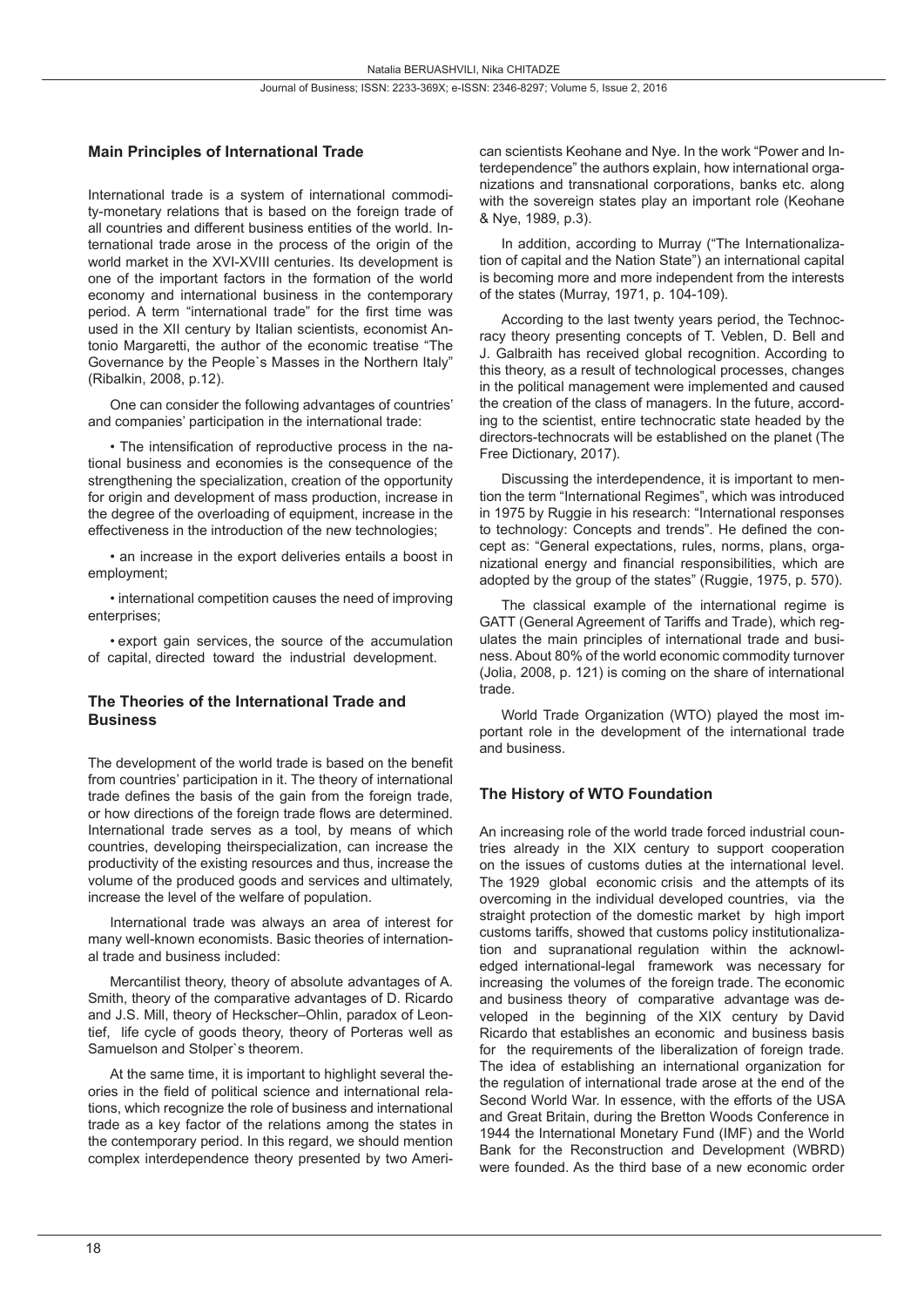together with the above-mentioned organizations, creation of International Trade Organization (ITO) was assumed. International conference on trade and employment in Havana was held in 1946, which had to establish the material-legal framework for the international agreement on reduction of tariffs and propose to the interested countries and companies the regulation of this organization, assuming coordinating role in the area of simplification in foreign trade and reduction of customs barriers for the transportation of goods from the country to country. The GATT was signed in October 1947, which was initially developed only as the part of cross-border agreement within the framework of the new international trade organization. This agreement, considered as temporary, came into force on January 1, 1948 (World Trade Organization, 1994).

The congress of the United States of America (USA), however, unexpectedly refused ratification of regulations of ITO, despite the fact that USA was the main motive power of organization of ITO and GATT. Therefore, GATT as initially interim agreement, continued to act without any organizational structure. During the subsequent years, GATT although with the reduced mandate in comparison from the planned version, proved to be the sufficiently effective system, within the framework of which, average customs tariffs were reduced from 45% up to the moment of the signing of the agreement in the middle of the 40s till to the 4% in the middle of 90s (Lebedeva, 2007, p. 259). For the purpose of reduction of the direct customs duties, so-called non-tariff limitations to the import goods, within the framework of GATT have been cancelled. The regularly conducted rounds of talks between the participating countries, the so-called Uruguayan round of talks, which lasted since 1986 until 1994, was considered as the most successful. As a result of the long negotiations in Marrakesh, in 1994, the agreement about the creation of the WTO, which came into force on January 1, 1995, was signed. Founders of WTO reached an agreement, according to which the cooperation will be developed not only in the field of the trade of goods (which was the object of GATT since 1948), but by the taking into consideration the increasing role of the service sector in the post-industrial society (on the share of which in the beginning of the 21-st Century about 20% of the World Trade was coming), member states signed the General Agreement on the Trade in Services (GATS) (GATS, 2017). Participating countries reached an agreement about the fact that within the framework of this organization not only trading of goods (that was the object of GATT already since 1948) would be regulated, but also, taking into account increasing the role of services in the post-industrial society with their growing portion in the world trade (to the beginning of XXI century — about 20%), general agreement about the trade in services (GATS) that regulates this sphere of foreign trade was accepted (World Trade Organization, 2017). Within the framework of the Marrakesh agreement, the agreement on the commercial aspects of intellectual property rights, which regulates commercial questions of rights to the results of intellectual activity and which is being an integral part of the legal foundation of WTO was also adopted. Thus, after almost 50 years of unsuccessful attempts and existence of the temporary regime of GATT, since January 1, 1995, WTO started to implement its functions.

In the fall of 2001, in the capital of Qatar, Doha a round of talks began in the framework of WTO about further liberalization of the world trade. The following questions were included in the agenda: liberalization of the world trade in agriculture production, reduction the tariffs and cancellation of subsidies, financial services and protection of intellectual property. However, negotiations were held, in many respects because of the problem of the access to the non - agricultural markets. Developed countries wanted to obtain more access to the industrial sector of the developing countries, the latter, in their turn, fear, that this can lead to the worsening of business environment and reduction in the rates of the economic growth (World Trade Organization, 2017).

#### **Functions of the WTO**

The WTO (Fr. Organisation mondiale du commerce (OMC), Spanish: Organización of Mundial del Comercio) — an international organization, which was founded on January 1, 1995 with the purpose of the liberalization of international trade and regulation of the commercial-economic-political relations of the member states.

The WTO is responsible for the development and introduction of the new trade agreements. It also monitors observance by the members of the organization of all agreements, signed by the majority of the countries of the world and ratified by their parliaments. The WTO builds its activity on the basis of the solutions, accepted in 1986-1994 in the framework of the Uruguayan rounds and earlier agreements in the framework of GATT. The considerations of the problems and decision-making of the global issues of liberalization and prospects for further development of the world trade and commerce pass within the framework of multilateral trade negotiations (rounds). At the present time, 9 rounds of such negotiations, including Uruguayan and Doha round of talks had been carried out. The headquarters of the WTO is located in Geneva, Switzerland.

Approximately 600 staff members are employed at the organization. On April 26, 2015 the WTO consisted of 162 countries (World Trade Organization, 2015).

In the framework of the WTO, several decisions have been adopted in five fields: 1. Industrial Standards, taking into consideration the same attitude toward the native and imported products; 2. State purchases, considering non-discriminatory treatment of applications of foreign companies; 3. Subsidies and compensation fees, which consider using subsidies as a policy instrument; 4. Licenses promoting simplification of the license procedures by the state; 5. Customs valuation that fixes using unified methodology among of the states (Karumidze, 2004, p. 166-167).

#### **International Trade and Commerce Promoted by WTO**

As a result of signing GATT agreement and other economic processes, from the second-half of the XX century, when the international exchange according to Pebro acquires "ex-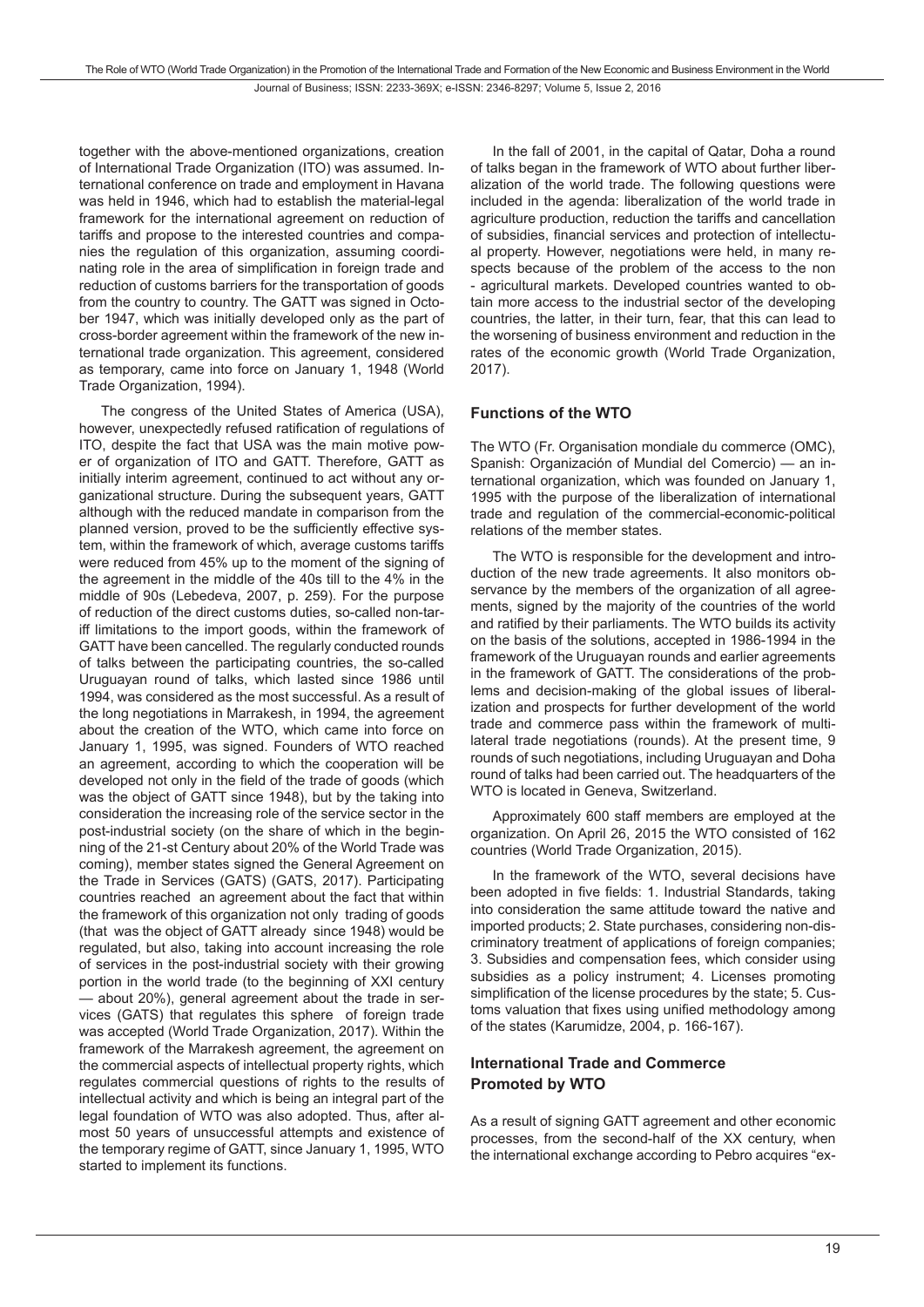plosive nature", the world trade was significantly increased. The WTO assumed that during the recent decades the volume of world trade grew considerably rapidly, than the whole world production. Thus, for the years of 1950-2000, the world trade grew for 20, and the production for 6 times (Avdokushin, 2006). In 1999, the total volume of export composed 26.4% ofthe world production in comparison to 8% in 1950. In the period of 1950-1998, the world export grew for 16 times (Avdokushin, 2006). According to the estimation of Western specialists, the period between 1950 and 1970 can be described as "the Golden Age" in the development of international trade. In the 70's, world export was reduced to 5%, having been even more than reduced in the 80's (Avdokushin, 2006). At the end of the 80s, it demonstrated noticeable reanimation. From the second half of the XX century, the non-equality in the trade relations has become the real fact. In the 90's, Western Europe —was the main center of the international trade and its export almost for 4 times exceeded the exports of the USA. Towards the end of the 80's, Japan began to be among the leaders by the facts of the competitive ability. In the same period, the new formal group of the states, "new industrial countries" of Asia has been established. To the list of those states were included Singapore, Hong Kong, Taiwan, and Malaysia. However, to the middle of the 90's, USA again took the leading positions in the world on the competitive ability. Before the crisis of 2007-2008, on the average, world trade grew by 6%. Export of the goods and services according to the data of the WTO, was 16 trillion dollars in 2007. The share of the group of goods composes 80%, and services to 20% of the total volume of the global trade. The annual turnover of the trade in the goods and raw material by 2012 was about \$20 trillion (UN Conference, 2013). According to the report of UNC-TAD (2013), the growth rates in world trade of goods and services after their rapid restoration in 2010 again reduced to 5% in 2011 and to less than 2% in 2012 (NEWSru.com, 2013).

In the present stage, international trade plays important role in the economic development of the countries, regions, entire world community:

Foreign trade became the powerful factor of the economic growth and promotion the business activities;

The dependence of the countries from the international commodity exchange considerably increased;

Basic factors, which influence on the increase in international trade:

The development of international division of labor and the internationalization of the production.

#### **The Activity of the Transnational Corporations (TNC) after the Foundation of WTO**

One of the most important role in the field of international trade and business play transnational corporations.

Transnational corporations entirely provide about 50% of the world industrial production. On TNC is coming more than 70% of the world trade, moreover 40% of this trade occur inside the TNC, i.e., they occur not on the market prices, but on the so-called transfer prices, which are formed not under the pressure of the market, but under the long-run policy of the maternal corporation. Very large TNC have a budget, which exceeds the budget of some countries. From the 100 greatest economies in the world, 52 are transnational corporations, rest —state. They have an effect in the regions, since they have extensive financial resources, relations with the community, political lobby (Pototskaya, 2006).

Transnational corporations play important role in the globalization process. TNC have very influential role in the world scientific-research and experimental-construction developments. On the share of TNC 80% of the registered patents are coming. In this case, on the portion of TNC 80% of construction`s operations funding are coming (Pototskaya, 2006).

TNC — these are not only producing companies, for example, Siemens, but telecommunication companies, insurance companies, audit companies, investment and pension funds.

As it is known, TNC is the organization, which manages production subdivisions in several countries. On the basis of other sources, the determination of transnational company sounds as follows: the company, whose international business is essential. But also the company, on foreign assets of which is coming about 25-30% of their total volume of capital and which has branches in two and more countries (Mikhailushkin & Shimko, 2005, p. 24).

The country of basing — country, in which is located the headquarters of TNC.

The host countries —countries, in which is placed the property of TNC.

#### **Major Problems in the Field of International Trade and Business**

Together with the positive role of the international trade in the world, it is necessary to point out about such negative aspects, which seriously prevent the creation of the convenient business environment on the global level. Particularly:

**Poverty** - Taking into consideration the fact, that in the beginning of the XXI century, nearly half of the world`s population`s income is less than \$2 per day. Some 860 million people are illiterate, over 100 million children, had no access to school, over 1 billion lacked access to safe water, and some 2,4 million people-more than a third of the world`s population – lacked access to proper sanitation (UN, 2004, p. 144). All above-mentioned problems create the necessity to resolve first of all social problems by the international community and to provide more involvement of the people in the different business activities before the increasing democratic political culture among of the poorest part of the world population (Chitadze, 2016, p. 37).

**North-South Gap** - Today, about 80% of the world population live in the developing world (global South) however, they produce only 40% of the world GDP (Mukhaev, 2009, p. 596). At the same time, taking into account, that world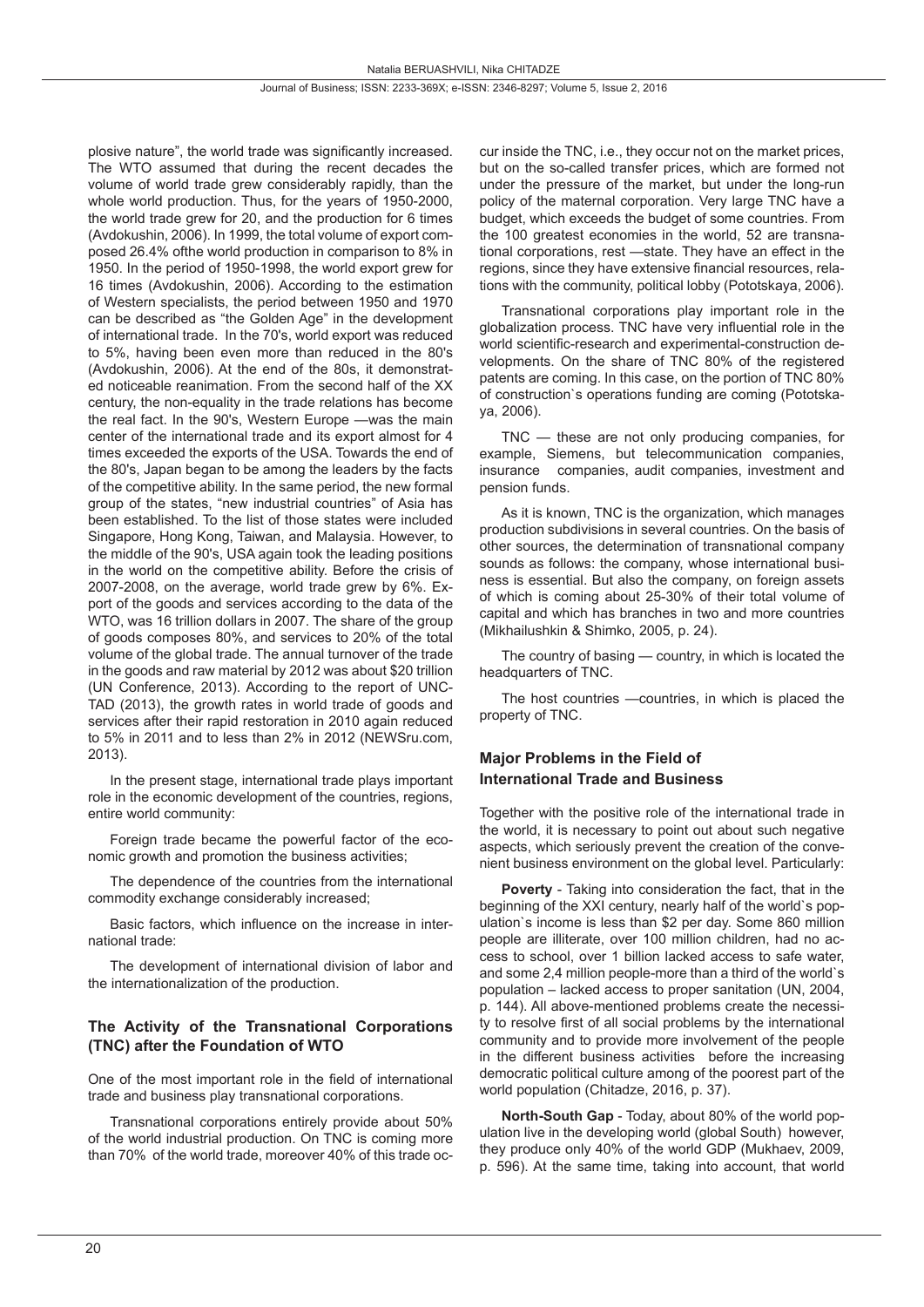population each year is increasing for 80-85 million people, and about 90% of growth is coming on the countries from the global south, it can be assumed that each year the percentage of the population in the democratic states from global North is gradually decreasing (Neidze, 2004, pp. 233-234; Chitadze, 2016, p.37).

This factor can have influence on the increasing the possibilities of illegal migration from the global south to the global north, increasing the level of unemployment etc. Furthermore, in the countries of the global south, where the level of reproduction is high, in the age the structure prevails young population. But, at the same time, the existence of a "young bulge" – a large proportion of young adults in the population – increases the risk of state failure through war because large pools of underemployed youths are easily mobilized into different illegal (including) military action. Those factors can significantly influence on the business environment in the different regions of the world (Chitadze, 2016, p. 37).

#### **The Role of WTO in the Resolving Global Problems Related to Global South and Attempts of the Organization for the Creation the Normal Business Environment**

The developing states and commercial structures in those countries have long pleaded for "trade, not aid" for the strengthening their position on international level; position, turning to the New Industrial Countries and the Global East experience to support the position, that access the Global North`s markets is critical for the global South`s further socio-economic development. This approach for greater trade by the agency of reducing the barriers brought an appropriate result: the number of free trade agreements between Global South and Global North countries increased to 186 (WTO 2009), from only 23 in 1990 (Kegley & Blanton, 2010- 2011, p. 128). Indeed, many countries and companies of the Global South gained the success from a "virtuous cycle" (Blanton and Blanton, 2008), where in trade promotes the improvement of the conditions on internal market that in turn facilitate trade and business. In an effort to shore up the global economy and commerce and assist Global South, during the economic downturn, during the G-20 summit in London 2009, global leaders agreed on the releasing 1,1 trillion USD in additional loans and guarantees to bail out troubled countries and finance trade (Kegley & Blanton, 2010-2011, p.128).

As a result of the increasing the agreements between the countries of the Global South and Global North, the Global South`s share in global exports in manufactured products has increased from 10 percent in 1980 to 30 percent in 2009 (Kegley & Blanton, 2010-2011, p. 449).

# **Role of FDI and TNC for the Global South Countries**

As a result of the efforts of the different International Institutions, such as World Bank Group, International Monetary

Fund and WTO, more convenient base for the business development on the global level has been established. In this regard it is necessary to mention the increasing number of Transnational Corporations and volume of the foreign investments, including the countries from the Global South. In this regard the following issues should be pointed out:

By the TNC, within the period 1985-1995, 8 million job places were established, among them 5 million in the developing countries (www.Grandars.ru, 2013).

At the same time, volume of FDI on the global level since 1970 significantly increased one-hundred-fold by 2000 to 1,4 trillion, and maximal data - over 1,9 trillion was in 2007. The direction of FDI flows is changing during the different stages of the World economy, but a trend is clear, countries from the global East and Global South are plenipotentiary participants in this enormous transnational investment policy. Developing countries from the different regions of the world are now averaging each year over 5,3 billion in foreign direct investments, or about 25% of total FDI outflows. And the global South countries are also more important recipients of the investments from abroad: "From an initial level of \$98 billion in 1995, net inflows of FDI to developing countries have increased to over \$526 billion in 2007" (Kegley & Blanton, 2010-2011, p. 451).

#### **The Role of the Global South Countries and Companies in the International Trade and Commerce**

At the same time, it is important to mention that the merchandise trade between developing economies has increased from 41% to 52% of their global trade within 2005- 2015 (World Trade Organization, 2016).

During the XII United Nations Conference on Trade and Development (UNCTAD) in 2008, in the Accra agreement was noted, that the strengthening of the role of the developing countries and countries with the transitional economy in the international economic and business relations is the important feature of the globalization of the last years. This approach creates an opportunity for the expanding the spectrum of multilateral cooperation and assistance to the integration of the entire numerous group of the developing countries in the long-term perspective and it can contribute to the balanced world economic growth and development.

According to the estimation of the experts of the United Nations, about 89 developing countries in the recent two decades increased their foreign trade quota. The reduction in the trade barriers contributed to these processes to a considerable degree, also, the reduction of prices of transport and communication, the fragmentation of the process of production and connected with it transfer of the significant volume of operations outside of the concrete countries.

According to the classification of the IMF, having been represented in the framework of the perspectives of the world economy and business environment development in 2012, the group of the countries with the forming market and the developing countries includes 151 states, which are not included the category of the countries with the de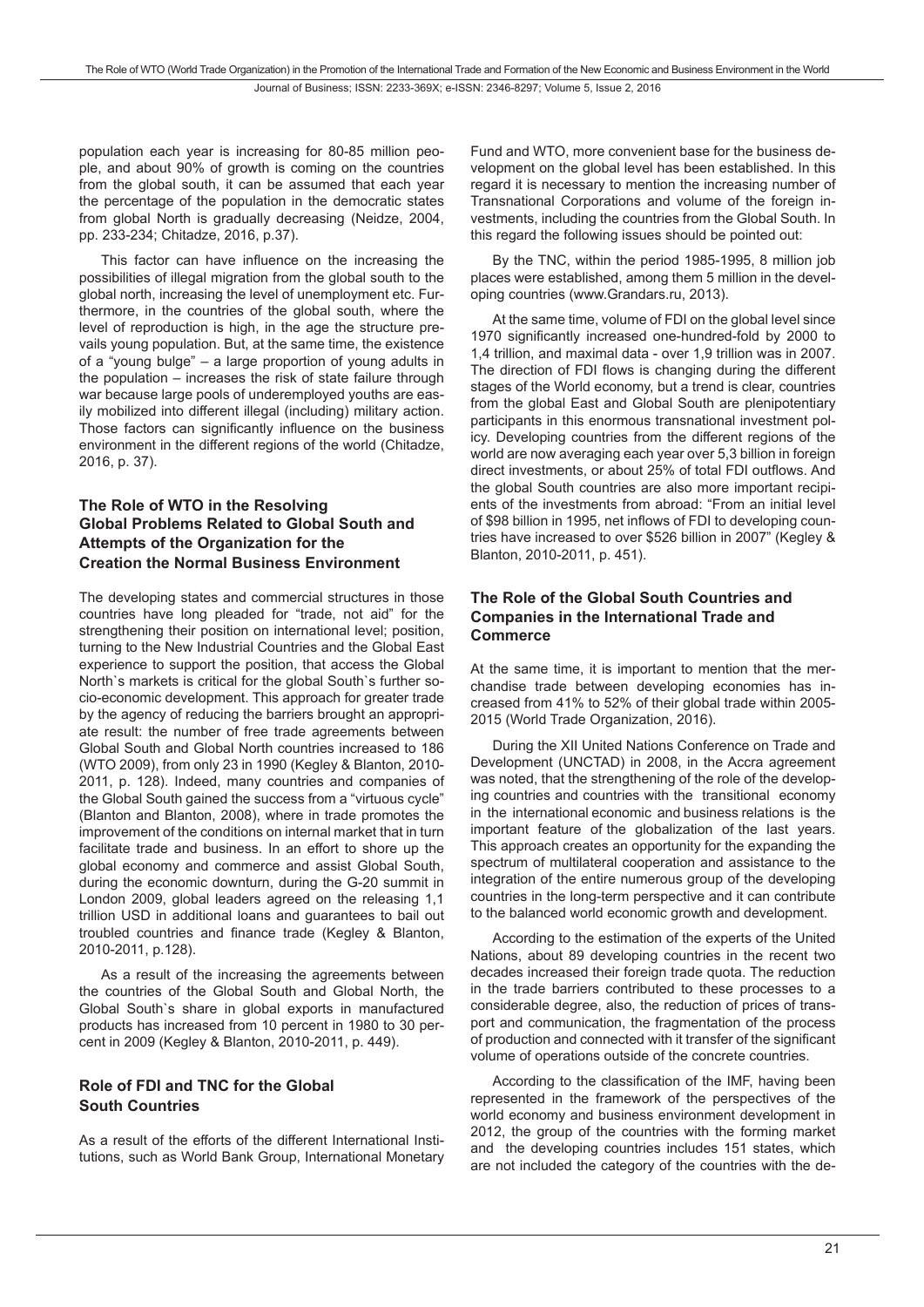veloped economy. The countries of the central and Eastern Europe, CIS (Commonwealth of the Independent States), the developing countries of Asia (27), Latin America and Caribbean (32), the Near East and North Africa (20) and the states of Africa to the south of the Sahara (45) (IMF, 2012) are included in this list. On the share of the limited number of the states is coming the richest part of natural and human resources. At this stage, in the foreign trade of those states, the portion of the intermediate production reaches 50-60%, and imported component in the export goods increased from 20% into the 1970, to 40% at present (WTO, 2013). It is gradually increasing the number of those economically developing states, where it is fixed the growth of the share of the final product in the export structure (it has increased almost for the three times: with 10% in 1980 to 28% at present). About third of world export of middle- and of high-tech goods, computer technologies etc. is coming to the companies of this group of the countries (International Trade, 2017).

If in 1980, share of the developing countries in the worldexport composed 25% (600 billion dollars), then by 2008 it reached 38-40% and in 2012 it increased to 44% of the world commodity turnover (International Trade, 2017).

The developing countries of Asia demonstrate the especially impressive results. In the period from 1980 to 2012, they increased their share in the world export from 13 to 35.8% (Studme.org, 2017). Thus, if into XX c. the countries with the developed market economy (USA, countries of the European Union, Japan) were considered "the locomotive" of the international trade and business, then at present from their positions they have been replaced by the most important developing states (China, Brazil, India and others). For example, in 2012, China gained the first place in the world by the volume of commodity turnover – 3.87 trillion dollars, surpassing USA (3.82 trillion dollars) (Studme.org, 2017). The role of India, Brazil, republic of Korea, Malaysia and other developing countries has been rapidly grown. The developing countries became not only the largest market for the sale of production from the developed countries, but they also became the chief exporters of the final products, including of high-tech production.

# **WTO and Georgia**

It was very important, that on July 28 of 1999, at the WTO, the multilateral meeting was held, when the bilateral and multilateral negotiations and working over the protocol for the joining to the organization were finished. In the same year, October 6, at the General Assembly of WTO, the decision about joining of Georgia to the WTO was adopted (Karumidze, 2004, p. 167-168).

This factor played important role in the field of business and foreign-economic policy of the country. Georgia became the participant of the international rules in business. Georgian production gained the opportunity to be exported on the market of the developed countries by the preferential regimes. WTO membership became an important base for the protection of the production signs. Many countries granted for Georgia GSP (General System of Preferences) regimes, which gives the Georgian exporters and businessman in general to be protected from the unfair competition.

### **Foreign-Trade Relations of Georgia**

As it was already mentioned the main purpose of the World Trade organization is the creation of the unified world marvket for the entrepreneurs of all countries in the world under the conditions of the free and fair competition. Accordingly, Georgia as a state, and Georgian companies, that are oriented on the export-import operations, gained the opportunity, by the successful implementation of the foreign – trade relations to be one plenipotentiary part of this market.

Foreign trade of the country represents one of the leading issues, which should promote the country's deeper integration in the world economy.

#### *Trade Volume of Georgia within 2007-2014 Years Period*

As a result of the WTO membership, more and more Georgian companies managed to be presented on the international market, which significantly promoted the volume of the international trade of the country. For example, the gradual increase of the volume of the trade on the example of the years: 2007-2014 can be noticed.

For example, if in 2007, the volume of the trade of Georgia was 6 Billion 444 Million USD, in 2008 it become 7 Billion 797 Million USD, in 2009 5 Billion 634 Million USD (because of the world economic crisis), in 2010 6 Billion 935 Million USD, in 2011 9 Billion 254 Million USD, in 2010 10 Billion 424 Million USD, in 2013 10 Billion 934 Million USD and in 2014 11 Billion 457 Million USD (Foreign Trade, 2016).

At the same time, in 2007, for the first time in the foreign-trade history of Georgia, Georgian companies exported the products in the different countries of the world, volume of which prevailed 1 Billion 232 Million USD in 2007. In 2014, the volume of the Georgian export already was 2 Billion 861 Million USD (Foreign Trade, 2016).

# **Conclusion**

Based on the above-mentioned positions, it should be finally determined, that the task of the WTO is proclaimed not achieving any goals or results, but establishment of the general principles of international trade. According to the declaration, the activity of the WTO as GATT before it, rests on the basic principles, among which should be mentioned:

• **Equal rights.** All members of the WTO are obligated to allow to all other members and their companies the most favored nation policy in the trade. This principle means that the preferences, given to one of the members of the WTO is automatically extended also on all remaining members of the organization in any case.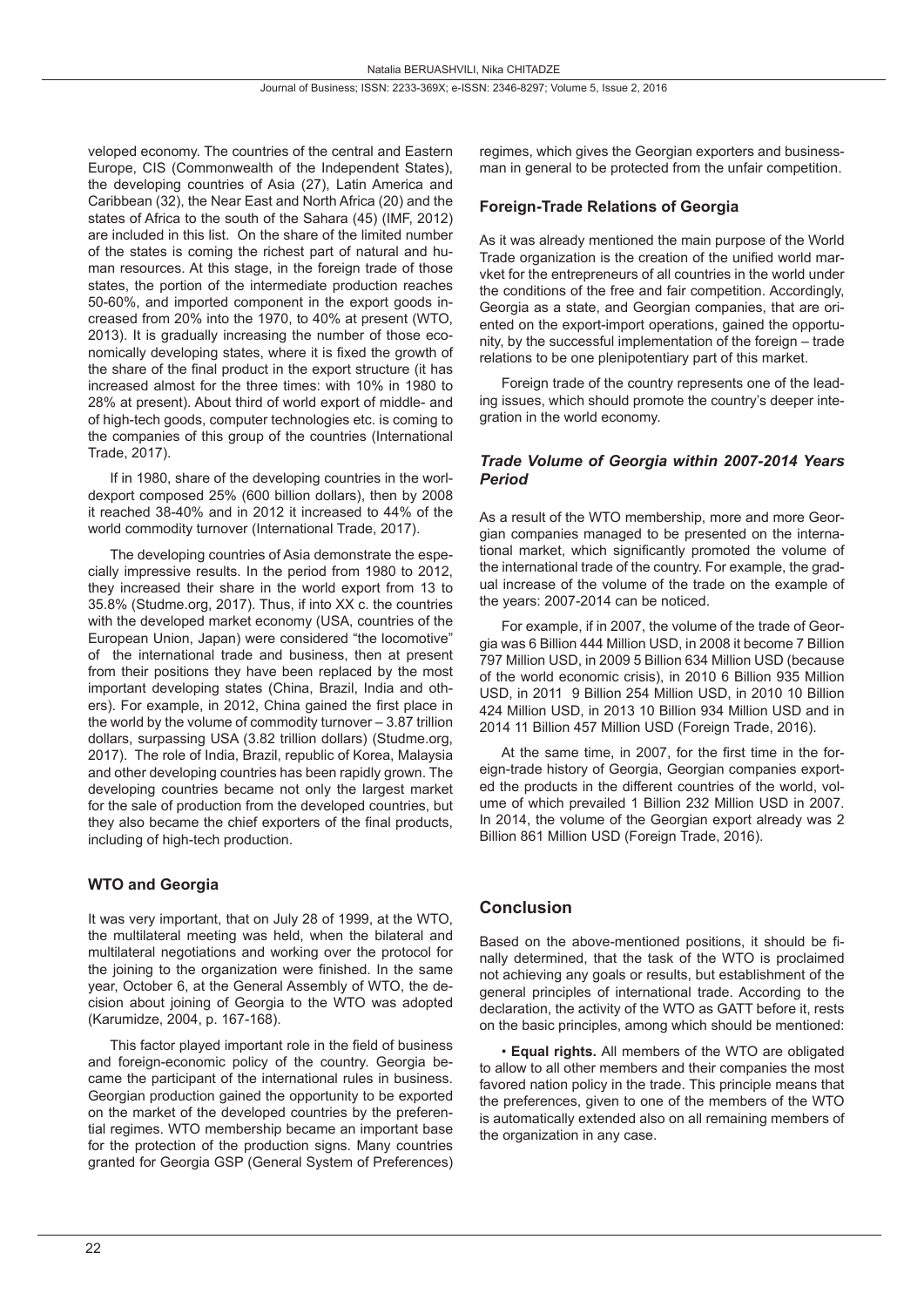• **Reciprocity.** All concessions in determining the double-sided commercial limitations must be mutual.

• **Transparency.** The members of the WTO must completely publish their commercial rules and have institutes, which correspond to the assignment of information to the other members of the WTO.

 • **Creation of the acting obligations.** Obligations at the commercial tariffs of the countries are regulated in essence by the organs of the WTO, but not by interrelations between the countries. But in the case of worsening inthe conditions of trade into any country inthe concrete sector, the pinched side canrequire compensation in other sectors.

• **Protective mechanisms.** In certain cases, government has right to introduce commercial limitations. The agreement of the WTO makes possible for terms to take measures not only for the environmental protection, but also for the support of public health, animal health and plants.

There are three types of the activity in this direction:

-The articles, which make it possible to use commercial measures for the achievement of uneconomical purposes;

-The articles, directed toward the guarantee of "fair competition". Terms must not use nature-conservation measures as the means of masking the protectionist policy;

 - Positions, which allow the interference in the trade for the economic reasons. Exceptions from the principle of liberal trade are also the developing and least developed countries (which have privilege regime in the WTO), regional Free Trade Zones and customs unions.

#### **References**

Avdokushin, E. (2006). Международные экономические отношения. Особенности динамикии изменений территориально-товарной структуры международной торговли [International economic relations. Characters of the dynamics and changes of the territorial structure of the foreign tradel.

Chitadze, N. (2016). The global dimensions of the democracy enlargement in the XXI century. Main obstacles of this process and ways of the problems resolution. *Journal of Social Sciences*, 5 (1), p. 37. Retrieved December 12, 2016, from https://journal.ibsu.edu.ge/index.php/jss/article/ view/782

International Monetary Fund. (2012, October). Перспективы развития мировой экономики: преодоление высоких уровней долга и вялого роста [Perspectives of the development of the world economy: Overcoming of the high level of the debt].

Jolia, G. (2008). საერთაშორისო ეკონომიკური ურთიერთობები [International Economic Relations]. Georgian Technical University.

Karumidze, V. (2004). საერთაშორისო ორგანიზაციები [International Organizations]. Tbilisi State University, Tbilisi.

Kegley, W. & Blanton, L. (2010-2011). World politics. Trend and transformation publisher: The University of Memphis.

Keohane, R.O. & Nye, J.S. (1989). Power and interdependence (2-nd edition). Scott, Foresman and Company, Glenview.

Lebedeva M. (2007). Мировая политика [World Politics]. Moscow.

Mikhailushin, A., & Shmidko, P. (2005). Экономика транснациональной компании [Economics of the Transnational company]. High School.

Mkalavishvili, T. (2016). The role and place of Georgia in the globalized world. *Journal of Social Sciences*, 5 (1), 61.

Mukhaev, R. (2009). Политология [Political Science]. Publisher: Moscow State University.

Murray, R. (1971). The internationalization of capital and the nation state. New Left Review, 67, 104-109.

Neidze, V. (2004). მსოფლიოს სოციალ-ეკონომიკური გეოგრაფია [World social and economic geography] Publisher: Tbilisi State University, p. 233-234.

NEWSru.com. (2013). Эксперты ООН: мировая экономика так и не вышла из кризиса [UN Experts: World economy has not overcome the crisis]. Retrieved January 10, 2017, from http://www.newsru.com/finance/15oct2013/ unctad.html

Potototskaya T. (2006). Изучение транснациональной деятельности компаний как элемент отраслевого анализа (на примере алмазно-бриллиантового комплекса [Studies of the transnational companies and element of the branch analysis (on the example of diamond complex]. Management in Russia and abroad.

Ribalkin, V.E. (2008). Международные экономические отношения [International Economic Relations].

Ruggie, J.G. (1975). International responses to technology. Concepts and trends. *International Organization*, 29 (3), 570.

Studme.org. (2017). Рост влияния развивающихся стран в международной торговле [The growth of the influence of the developing states in the international trade]. Retrieved January 21, 2017, from http://studme.org/32325/ekonomika/rost vliyaniya razvivayuschihsya stran mezhdunarodnoy\_torgovle

The Free Dictionary. (2017). Technocratic Theories. Retrieved December 10, 2016, from http://encyclopedia2.thefreedictionary.com/Technocratic+Theories

UN Conference on Trade and Development. (2013). Несколько десятков корпораций правят миром, и это хорошо [Several corporations rule the world and it is good].

UN Department of Public Information. (2004). Basic facts about the United Nations New-York,144.

World Trade Organization. (1994). WTO legal texts: General Agreement on Tariffs and Trade.